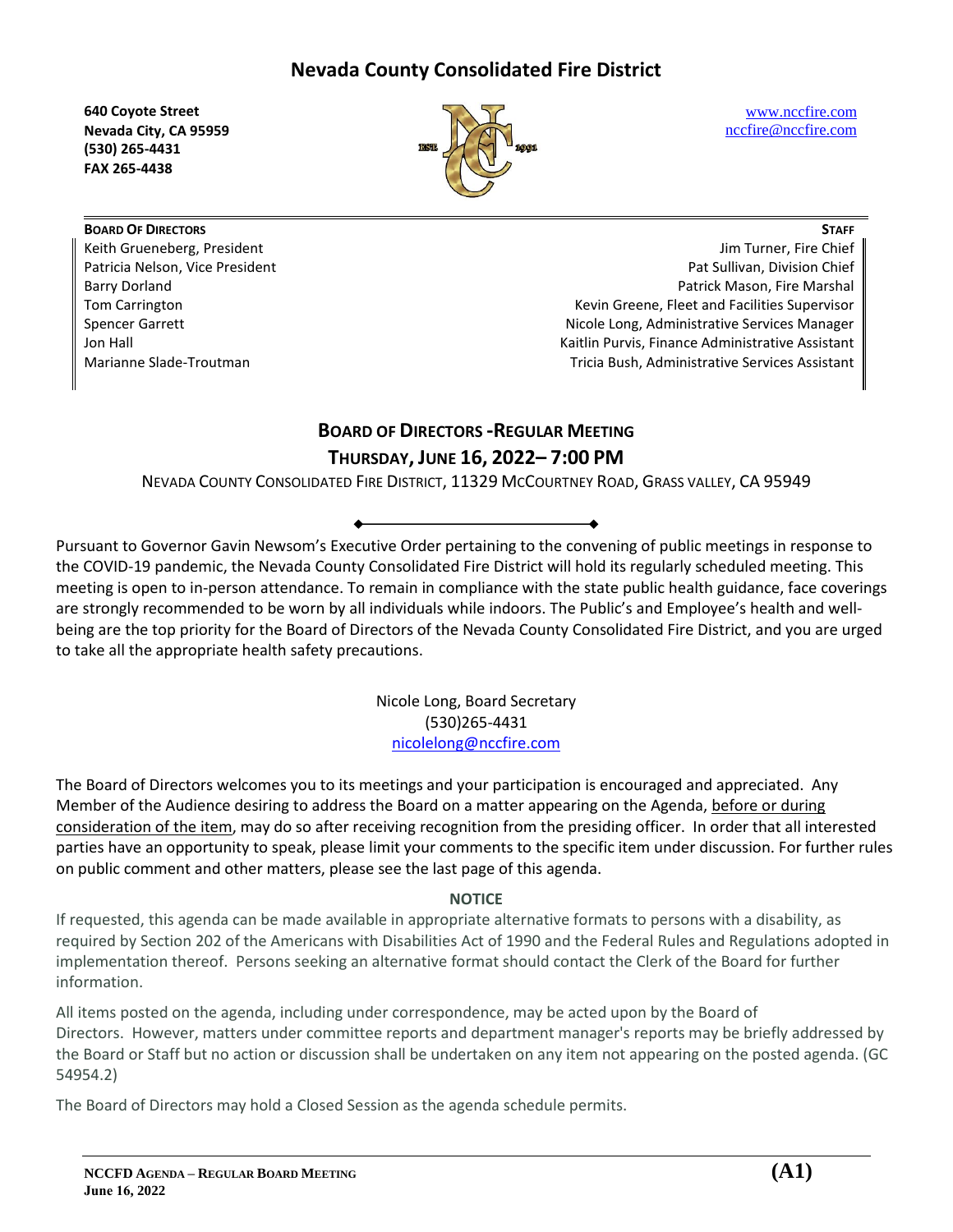### **STANDING ORDERS:**



### **\*PUBLIC COMMENT FOR ITEMS NOT ON THE AGENDA**

*Per CA Government Code 54954.3*

*This is the time for any member of the public to address the Board on any item not on this Agenda that is within the subject matter jurisdiction of the NCCFD Board. Please wait for recognition from the presiding officer. The Board generally cannot act on or discuss an item not on the agenda. However, the Board may "briefly respond" to comments or questions from the members of the public. Please see the rules for public comment at the end of this agenda.*

#### **CONSENT CALENDAR**

*These items are considered to be routine and may be enacted by one motion by the Board of Directors. There will be no separate discussion of these items. If discussion is desired, any board or staff member or interested party may request that an item be removed from the Consent Calendar to be considered separately.* 

- 1. Acceptance of Minutes May 19, 2022 and June 7, 2022.
- 2. Fund Balances, Check History Report and Credit Card History Report

### **COMMITTEE REPORTS**

**STANDING COMMITTEES**

**AD HOC COMMITTEES**

FINANCE/BUDGET: **HALL, Slade-Troutman**  PERSONNEL: **Carrington, Garrett, Nelson**

BOARD POLICY AND PROCEDURES: **Grueneberg** CONSOLIDATION: **Grueneberg, Dorland, Carrington**

### **LOCAL AGENCY ASSIGNMENTS**

NEVADA COUNTY FIRE AGENCY (JPA): **Garrett, Turner**

### **NEW BUSINESS**

- 3. Discussion and possible action, Resolution 22-12, Transfer \$75,000.00 from Fund 722 to Capital Reserve Fund 758 for Equipment and Vehicles. **Chief Turner**
- 4. Discussion and possible action, Resolution 22-13, Transfer \$50,000.00 from Fund 722 to Capital Reserve Fund 758 for the Annual Reserve Contribution. **Chief Turner**
- 5. Discussion and possible action, Resolution 22-14, Transfer \$400,000.00 from Fund 734 to Fund 722. **Chief Turner**
- 6. Discussion and possible action, Resolution 22-15, Authorized Personnel Resolution for Fiscal Year 2022/2023. **Fire Chief Turner**
- 7. Discussion and possible action, Resolution R22-16, Authorizing the Special Tax for Fire Suppression, Protection & Emergency Medical Response Services within the Boundaries of Nevada County Consolidated Fire District & Requesting the County of Nevada to Levy & Collect District-Wide Special Tax for Fire Suppression, Protection & Emergency Medical Response Services for FY 2022/2023 Tax Rolls. *This item will include discussion and possible action concerning the Potential Need for an Increase in the Special Tax Rate*. **Chief Turner**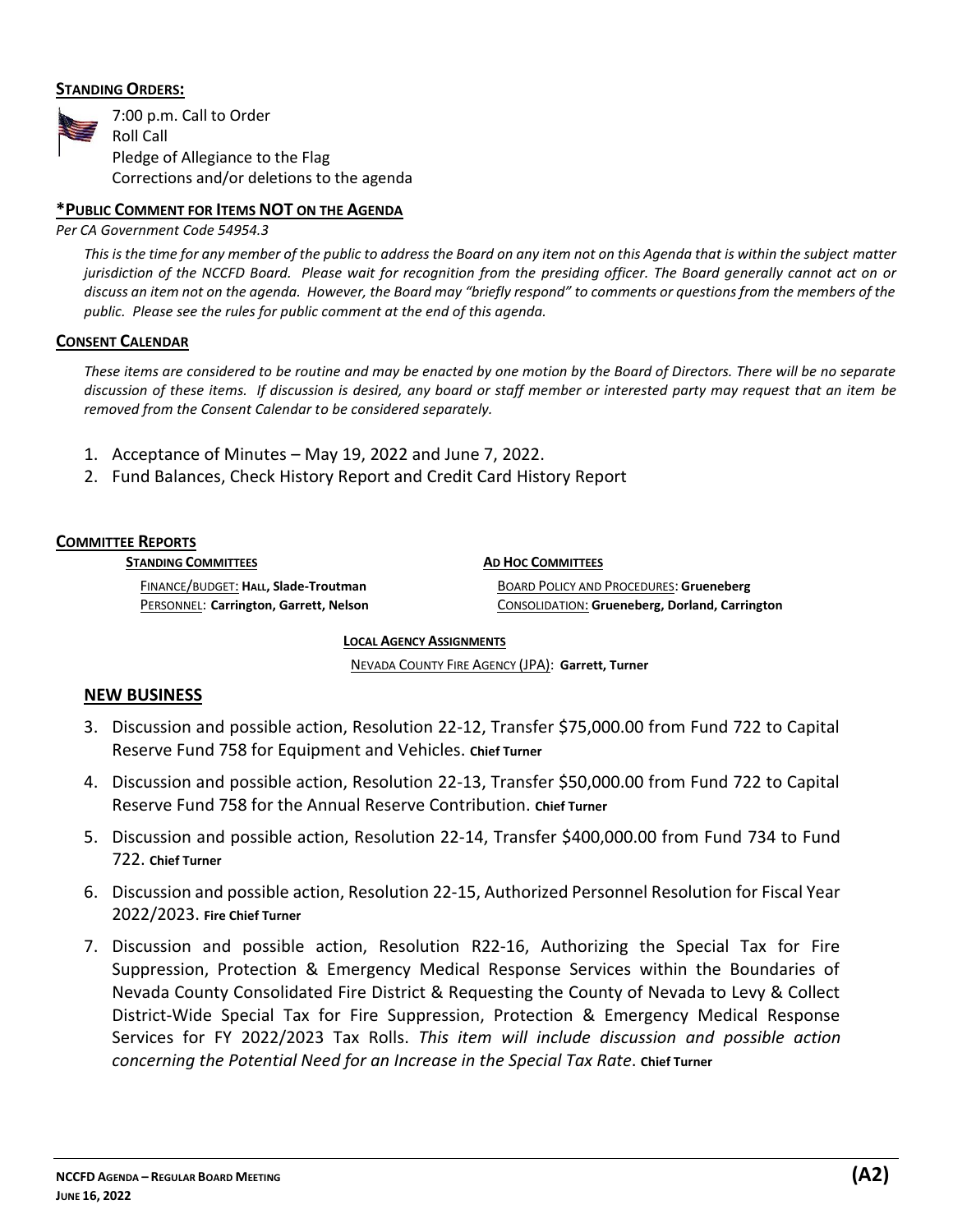- 8. Discussion and possible action, Resolution R22-17, Authorizing the Fire Suppression Benefit Assessment, District 2004-1, Located within the Boundaries of the Nevada County Consolidated Fire District, to be placed on the Nevada County Secured Tax Rolls, Requesting the County of Nevada to Levy and Collect the District-Wide Fire Suppression Benefit Assessment. *This item will include discussion and possible action concerning the Potential Need for an Increase in the Assessment Rate*. **Chief Turner**
- 9. Discussion and possible action, Resolution R22-18, Establishing the Appropriations Limit for Fiscal Year 2022/2023. **Chief Turner**
- 10. Discussion and possible action, Resolution R22-19, Adopting the Preliminary Budget for the Fiscal Year 2022/2023. **Chief Turner**
- 11. Discussion and possible action, Rough and Ready Fire Department request decision. **President Grueneberg**

### **CHIEF'S MONTHLY REPORT**

### **\*BOARD DISCUSSION**

### **ADJOURNMENT**

### *Board Meeting Schedule*

All Regular Board Meetings will take place on the third Thursday of the month.

### *Copies*

Copies of the agenda documents relative to an agenda item may be obtained at the Administrative Office, 640 Coyote Street, Nevada City, CA 95959, at a cost of \$1.00 dollar per page.

### *Board Meeting Notices*

This Regular Meeting Agenda was posted *72* hours in advance of the meeting at the following locations: Nevada County Consolidated Fire District: Administration Office, 640 Coyote Street, Nevada City; Station 86, 12337 Banner Lava Cap Rd, Nevada City; Station 88, 14400 Golden Star, Grass Valley; Station 89, 11833 Tammy Way, Grass Valley; and on our website address at http://www.nccfire.com. Our e-mail address is [nccfire@nccfire.com.](mailto:nccfire@nccn.net)

### *Rules Applying to Public Comments (as provided by CA Government Code Section 54954.)*

A. Members of the public wishing to address the Board upon any subject within the jurisdiction of the Nevada County Consolidated Fire District may do so upon receiving recognition from the presiding officer at the appropriate time. You may address the Board on any agenda item prior to Board Action. If you wish to address the Board on an item not on the agenda, you may do so during the General Public Comment period. Understand that no action may be taken on an item not on the agenda.

> — Where necessary for the orderly operation of the meeting, the presiding officer may limit public comment during the public comment period or public hearing to no more than five minutes per individual.

B. After receiving recognition, please stand and state your name, as all meetings are being taped. Note that stating your name is a voluntary act and is not required.